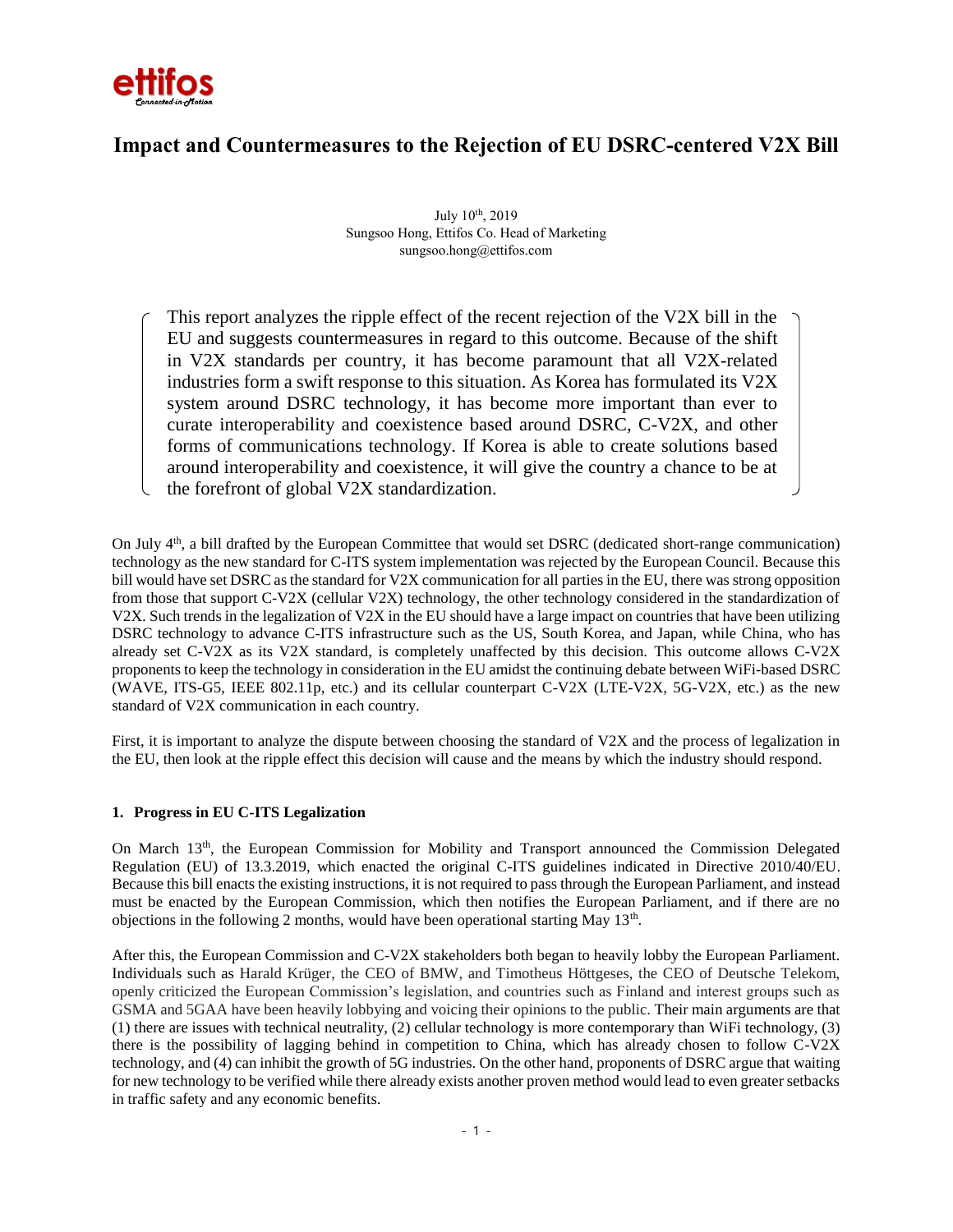

On April 8<sup>th</sup>, the Transport Committee of the European Parliament issued a public statement against the ordinance. The subcommittee had hoped for a reversal by putting their rejection of the bill to the vote of the European Commission, but on April 17<sup>th</sup> the bill passed with a 304-270 vote by the European Commission to reject the subcommittee's proposal. The last hurdle was to pass the bill through the European Council, and because the Council is not a legislative body, it had the options to approve the bill passed by the European Congress, reject it and send it back to Congress, or push back the decision altogether. Even so, there was little reason to believe that the European Council would reverse the Committee's decision without a dire reason, and many thought that the bill would pass according to its original draft.

On May 3rd, however, the European Council decided to conduct a final review of the C-ITS related bill. While the initial prediction was that the original bill would pass without any setbacks, an addendum to the bill was added that pushed back the final decision by two months for a re-examination of the technical neutrality, set forth by a strong push from Span, Bulgaria, Denmark, and Finland. Because Germany and France backed the European Commission, the rest of the members of the EU voted in favor of the extension. Accordingly, on May 13<sup>th</sup>, the scheduled legal effect was postponed by eight weeks, and the European Council's final vote, using the findings of the Justice Committee, would decide the fate of the bill.

Because the European Council operates on a majority basis, European ITS companies and parties of interest believed that there was little to no possibility of the bill being rejected without the opposition of France and Germany. Even on the day before the decision was made public, organizations such as the 5GAA believed that the bill would 'regrettably' pass based on the original proposal and would focus their attention on legislation that would be created later.

On July 4<sup>th</sup>, however, the European Council voted to reject the DSRC-based C-ITS bill. To quote a C-V2X lobbyist, this even was "more or less a miracle." Although this was a victory for C-V2X lobbyists, not even they could have predicted such an outcome. Out of the 28 member countries of the EU, 21 countries had voted against the DSRCbased C-ITS bill, including Germany, who had previously been a staunch supporter of DSRC technology, switching sides in fears of losing the initiative in the 5G industry.

# **2. Significance and Prospects of the Rejection of the C-ITS Related EU Bill**

# 1) Post-Vote Direction of EU V2X Legalization

 $\overline{a}$ 

The recent decision to reject a DSRC technology-based C-ITS bill does not mean that C-V2X has become the new standard, and the European Council is requesting a new draft of the bill by the end of 2019 to the European Commission. While the amendment pushes for technological neutrality on paper, it in reality means that C-V2X will become the new standard for C-ITS tech due to the lack of any other competitive technology to DSRC besides C-V2X. There is, however, little possibility that a well-prepared legislative bill would be drafted by the end of this year, as any new bill would have to guarantee interoperability or coexistence between difference communication methodologies unless DSRC communication is completely overturned in favor of C-V2X. Securing coexistence or interoperability between different forms of communication would be an exceedingly difficult task, and even if a technological solution is found, verifying its plausibility in a real-life setting would require vast amounts of funding and time. As such, unless an alternative to interoperability or coexistence is found, it is likely that a revised bill would not be submitted by the end of 2019 or a makeshift bill would be created, therefore creating another wave of controversy. Interestingly, the rejection of this legislative bill not only gives ample opportunity to proponents of C-V2X, but it also removes previous restrictions on other forms of communication as well. In order to maintain technical neutrality, which was the main argument against DSRC technology from the C-V2X camp, any subsequently developed technology, such as 802.11bd NGV (Next Generation V2X), set to release in June of 2020<sup>1</sup>, should have an equal chance of being chosen as a potential new standard as well. In any case, it seems that there will be intense political and technological confrontations between proponents of DSRC and C-V2X technology (frequency allocation, securing interoperability/coexistence, use cases, etc.) until a new legislative bill is put forward.

<sup>1</sup> IEEE P802.11-TASK GROUP BD (NGV) UPDATE : [http://www.ieee802.org/11/Reports/tgbd\\_update.htm](http://www.ieee802.org/11/Reports/tgbd_update.htm)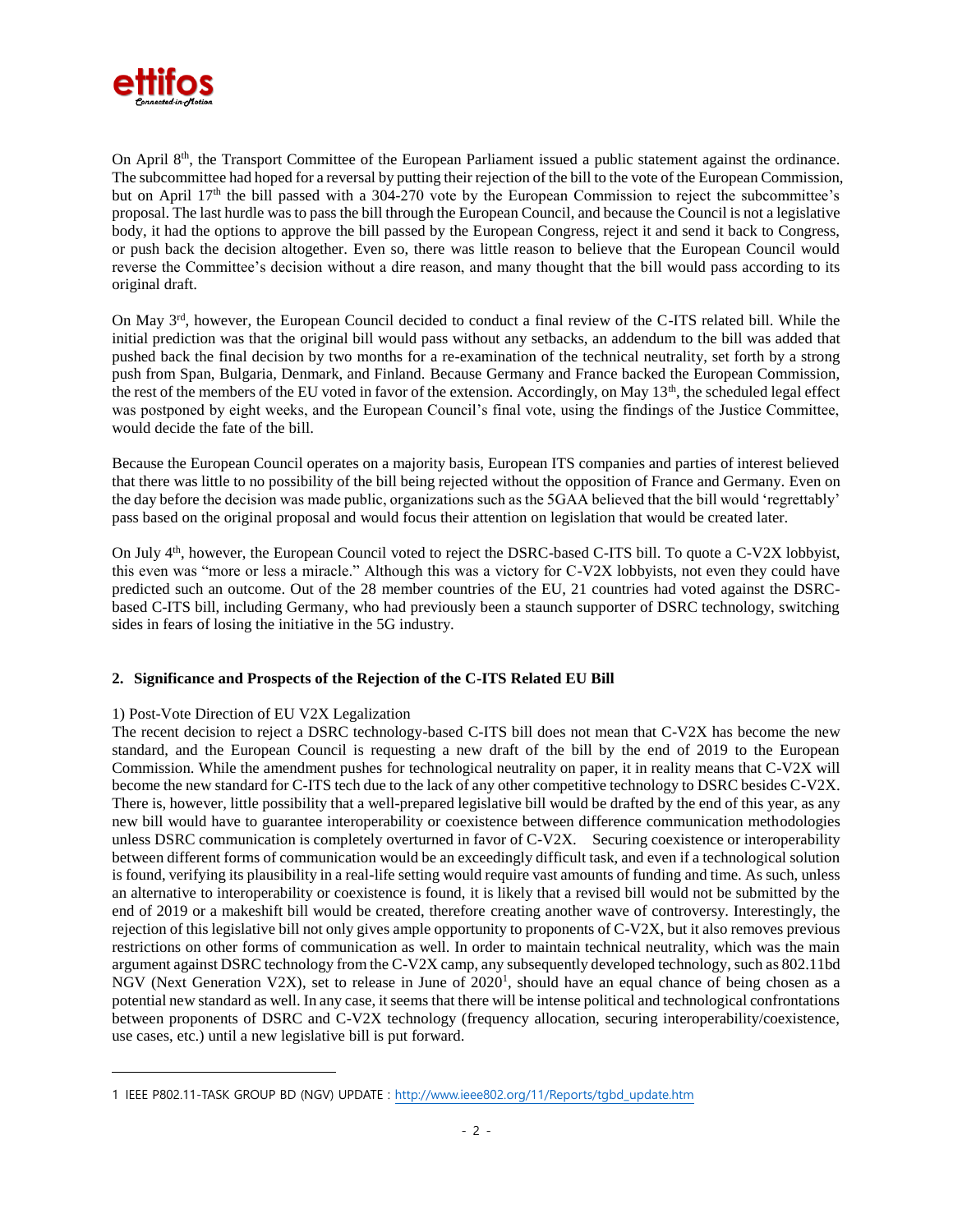

#### 2) Issues with Securing Interoperability and Coexistence

As stated above, because proponents of C-V2X used the argument for technical neutrality to reject the initial legislative bill, there is very small chance that the new standard will only operate under one form of communication. If so, the biggest key to the legalization of V2X will be the securing of interoperability and coexistence between many different forms of communication.

Interoperability is defined as the ability of different communication methods and protocols to mutually communicate with each other, or in the case of the 5.9GHz bandwidth, the ability of the seven different channels allocated for C-ITS purposes to run concurrently. In this instance, "concurrence" indicates the ability to utilize both DSRC and cellular signals at the same time. As of now, it is currently technically impossible to operate both DSRC and cellular communication concurrently due to their inherent characteristics.

Coexistence is the ability of different communication methods and protocols to communicate using different channels without interference from adjacent ones. In the case of the 5.9GHz bandwidth, coexistence is possible if each communication method utilizes difference channels or another bandwidth besides 5.9GHz is secured.

The issue, however, is that there is no established communication standard for interoperability and coexistence between DSRC and C-V2X technology and a distinct lack of real-world testing and data. Until now, proponents of each technology have argued heavily for their respective method of communication through reports or testing data, but neither have put much effort into testing for interoperability or coexistence between technologies. In Europe, organizations such as ERITCO – ITS Europe (European Road Transport Telematics Implementation Coordination Organization) have been working towards interoperability and coexistence of DSRC and C-V2X communication through projects such as CONCORDA and 5G-Mobix<sup>2</sup>, but have had little success in obtaining substantial results, thus making interoperability and coexistence the next big hurdle for V2X legalization.

## 3) Substantial Delays to Commercialization of V2X Technology

Although C-V2X proponents were able to stop any DSRC-centered legislation through lobbying and gathering public opinion, they are currently unable to provide an immediate alternative. The primary objective of C-V2X proponents in this decision of V2X standards in the EU was to buy time until the completion of 5G NR V2X (Release 16). The only C-V2X chipset available in the current market is Qualcomm's 9150, and while companies such as Autotalks, Huawei, Datang, and Samsung are said to have their own C-V2X chipsets, they are currently unavailable on the open market (This could either be because the chipsets contain technical issues that bar them from being sold publicly, it is part of their marketing strategy not to sell to the open market, or the market itself is not yet mature enough). Even Qualcomm's 9150 chipset is only capable of supporting 3GPP Release-14 Mode4 (Sidelink/PC5), and although Release-15 was established in mid-2018, fixing issues present in 3GPP Release-14, there is currently no chipset that has applied Release-15 specifications. Even in deployment schedules listed in white papers published by the 5GAA, only scheduling based off Release-14 exists. Currently, Release-16 specifications, the next generation cellular V2X standard, is set to be finished towards the end of 2019, and there is no chipset that supports 5G NR V2X. Many of the 5G V2X use cases being reported by the media usually pertain to 5G-based V2N2V (Vehicle to Network to Vehicle) or V2N2I (Vehicle to Network to Infrastructure), with V2V, V2I, and direct communication, the core of V2X, not even having a 5G NR related standard. Even if a standard is chosen, it would be at least a year before a chipset is developed, another year to establish an ecosystem (ie. module creation), and once that system is established, it would take another few years until implementation into vehicles or infrastructure, therefore pushing back 5G NR V2X safety testing in real life scenarios to at least 2022. The only issue with this timeline is that it does not consider interoperability and coexistence. The biggest victory for C-V2X proponents through the recent block of V2X legalization is not the commercialization of LTE-V2X but gaining the time to fully implement 5G NR V2X. Regardless of the outcome, it will be years before full-scale deployment of V2X systems and market development.

## 4) Effect on Countries Building DSRC-Based C-ITS Systems (US)

In order to understand the effect that the EU's decision will have on the US's V2X communications standard, it is important to understand the underlying controversy surrounding V2X standardization and its different nature from its EU counterpart. While the EU's dispute mainly revolved around whether C-V2X technology could also be used as a standard in lieu of DSRC, which was already verified in the 5.9GHz bandwidth, the US's dispute revolves around whether the 5.9GHz would be allocated for ITS purposes at all or utilized for a different purpose. While the

<sup>2</sup> ERTICO Project :<https://ertico.com/its-innovation-deployment/>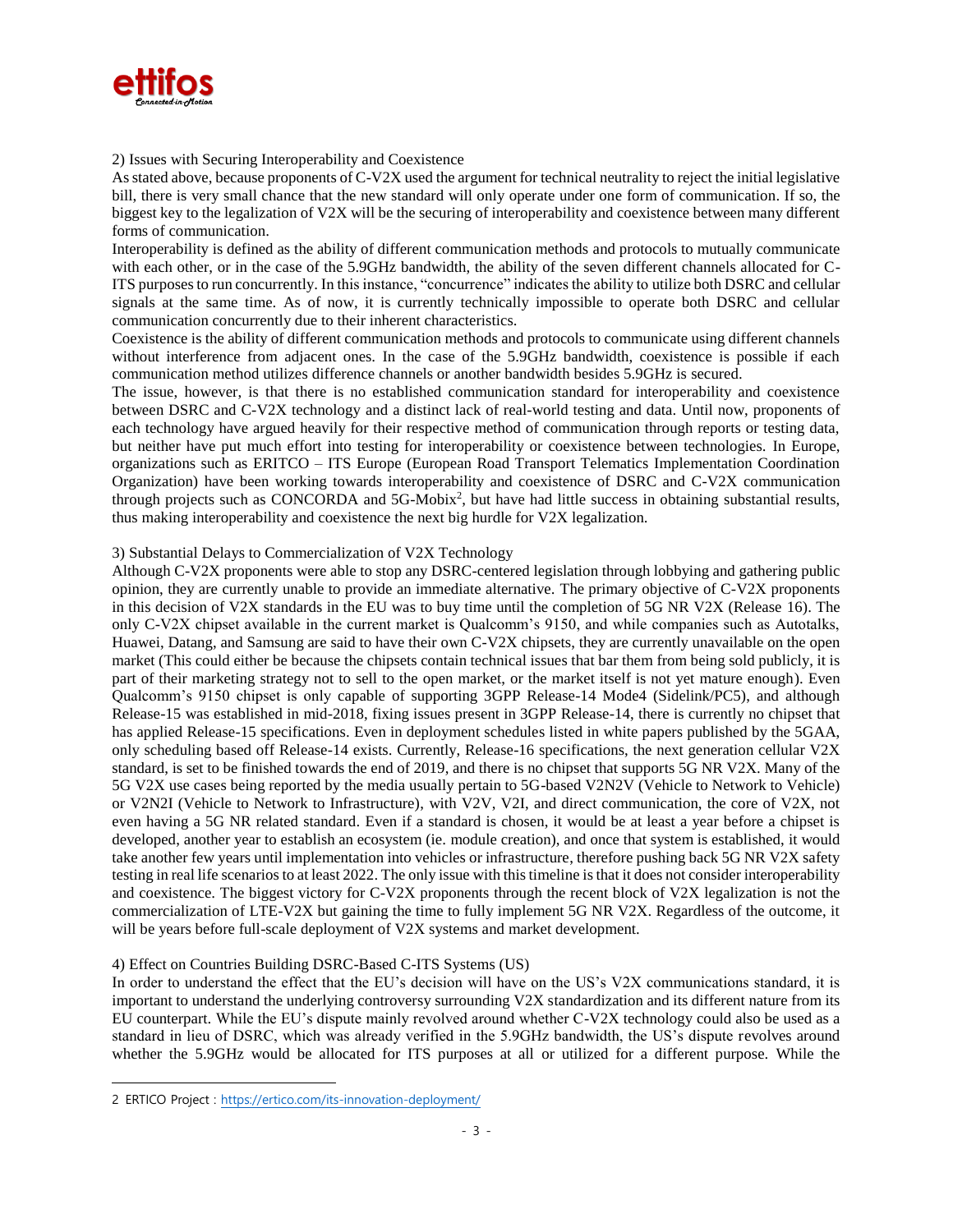

telecommunications-backed C-V2X proponents were trying to be on equal footing in the previously DSRC-centric EU, telecommunications companies in the US were trying to completely change the playing field with the backing of the FCC. Last April, Ajit Pai, the chairman of the FCC, announced that he would add the issue of reallocation of the 5.9GHz frequency bandwidth, previously used for DSRC communication, to the monthly FCC Open Commission Meeting<sup>3</sup> in June. In response, US Secretary of Transportation Elaine Chao petitioned for an extension to include the 5.9GHz reallocation issue into the FCC Open Commission's agenda, therefore excluding it from the June meeting, but most likely leaving it up for discussion sometime this year.

Although the 5.9 GHz frequency has been allocated to DSRC usage since 1999, issues such as the lack of interest from automotive companies (ie. Toyota, GM), outright support of C-V2X from companies such as Ford, and delays in legalization have prevented the widespread use of the 5.9 GHz bandwidth in traffic safety purposes. Until now, cellular technology (telecommunications companies) and Gigabit WiFi technology (cable companies) had taken the vanguard in requesting that at least parts (top 20MHz) of the 5.9 GHz bandwidth were kept open, with C-V2X being the 'Trojan Horse' of the cellular proponents to gain leverage in the 5.9 GHz band.

Amid this controversy, Toyota, one of the strongest advocates for DSRC technology along with Volkswagen and GM, wrote a letter to the FCC<sup>4</sup> declaring its plans to equip all cars sold in North America after 2020 to have basic DSRC communications technology attached. If Toyota's goal was to defend DSRC technology, they would have sent the letter to the USDOT instead, but by sending the letter to the FCC, which is currently reshaping the entire 5.9 GHz band, Toyota has essentially stated that it is currently fighting to maintain the 5.9 GHz band for automotive purposes, whether it be through DSRC or C-V2X. The most prominent point from Toyota's letter was not that they would give up on DSRC communications, but that any other unproven communication method should not be allocated to the 5.9 GHz band, essentially directly challenging the communications industry and galvanizing the USDOT to act.

The EU's rejection of DSRC-based C-ITS development came at a tumultuous time for V2X technology in the US, and has put immense pressure on the US to plan for interoperability and coexistence between C-V2X and DSRC technology and made it extremely difficult to maintain the 5.9 GHz band originally allocated for automotive purposes.

## 5) Effect on Countries Building DSRC-Based C-ITS Systems (South Korea)

The debate for V2X technology in South Korea has been analogous to those in the EU and US. The only difference is that because there number of departments involved severely complicate the issue, including: the Ministry of Land, Infrastructure, and Transport (road systems/infrastructure, C-ITS projects); the Ministry of Science, Technology, and Information (communication methods and frequency allocation); the Ministry of Commerce, Industry, and Energy (automobiles); and the Ministry of Public Administration and Security (signal systems). Simply put, there is very little chance that South Korea establishes its own V2X standard before the EU and US do so first. The first reason is not because South Korea is technology-reliant on the US and EU, but because it cannot ignore the global standards set for telecommunications, as the automotive and communications industries are global in nature and must react readily to changing global standards. The second reason is that South Korea lacks real-life data obtained from use cases testing for various communication methods, making it difficult to make subjective decisions due to the lack of evidence showing interoperability and coexistence between different communication methods and the inability to draw conclusions from that data.

#### **3. Response to the Rejection of the EU Bill**

#### 1) Securing Interoperability/Coexistence

 $\overline{a}$ 

On the technical side, there must be a focus on securing interoperability and coexistence between different communication standards. Neither the EU nor the US has enough empirical data to prove interoperability and coexistence between DSRC and C-V2X technology, and if South Korea is able to create a solution that prove the two communication methodologies can work in tandem, it will be able to establish itself as a leader in V2X-related global standard creation.

<sup>3</sup> <https://www.fcc.gov/news-events/events/2019/06/june-2019-open-commission-meeting>

<sup>4</sup> <https://static1.squarespace.com/static/596fb16003596e0fa70a232f/t/5cc36cda0d92970826c3655b/1556311258955/4-26-2019+Toyota+FCC+Comment.pdf>